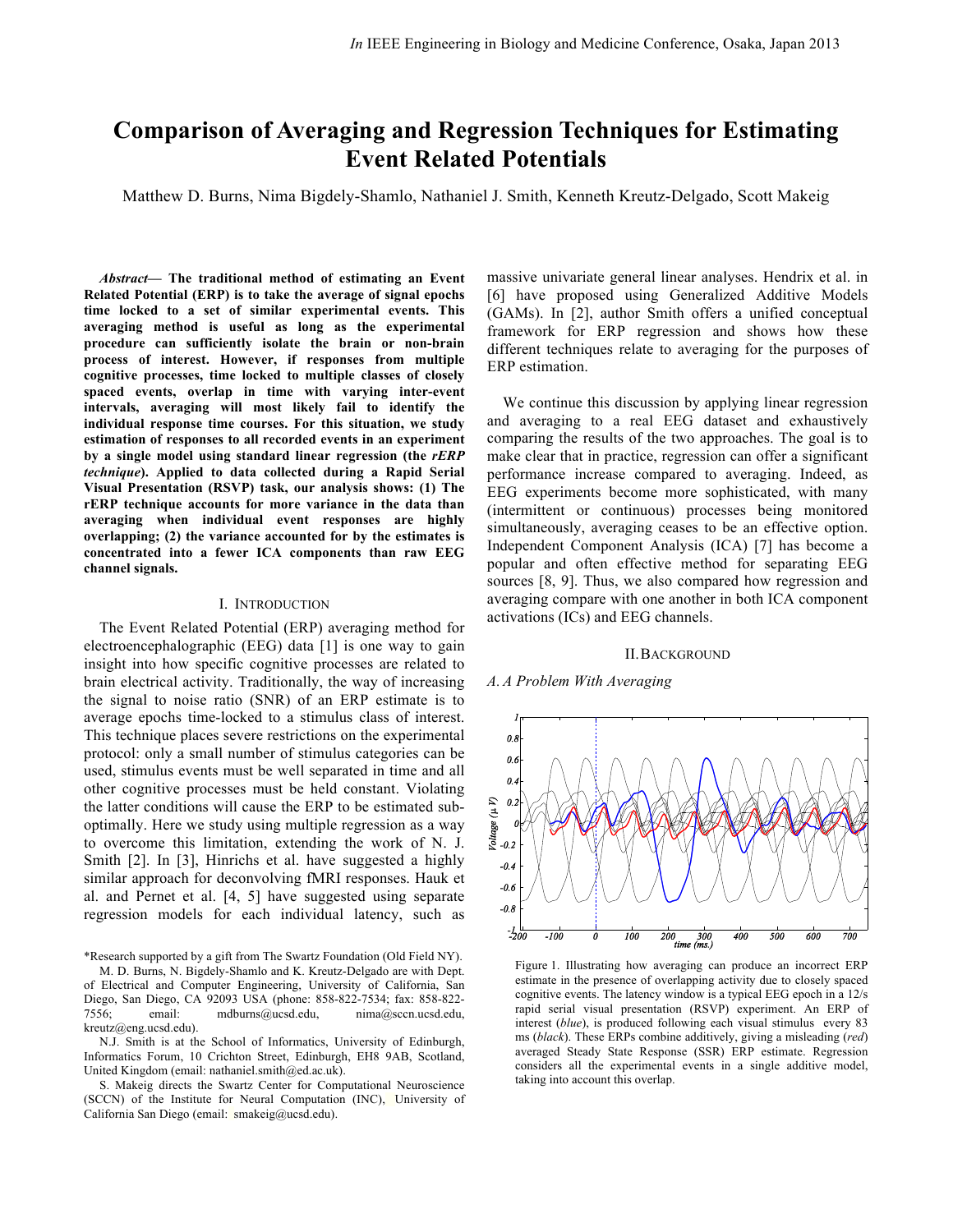If events in an experiment occur sufficiently close in time to one another, the EEG brain responses to these events will overlap. Taking an average of these event time-locked epochs will produce a summed and/or blurred ERP estimate.

## *B. Data*

The experiment is fully described in [10]. 127-channel EEG data were collected during a Rapid Serial Visual Presentation (RSVP) task involving satellite picture presentation. The subject was shown bursts of 49 satellite images in 4.1 seconds (12/s.). In 60% of the bursts, a (flying airplane) target feature was randomly added to one image. At each burst end, the participant indicated by button press whether or not that burst contained the target feature. During training, they were told whether they were correct or not.

There were nine recorded event types in the experiment, listed by *(event-code) event-description*: (1) non-target stimulus, (2) target stimulus, (4) "no targets" button press, (5) "one target" button press, (6) trial block start, (16) trial start, (32) "correct" feedback given, (64) "incorrect" feedback shown, and (129) image burst start.

## III. METHODS

We calculated ERP estimates for a seven subject/12 session study across nine different events using averaging and linear regression with Ordinary Least Squares (OLS). This analysis was repeated for all 127 channels of EEG data and again for all 127 ICs, derived by extended Infomax ICA [11]. We used five-fold cross-validation to obtain our performance figures: the ERPs were calculated with training data and validated on test data [12].

## *A. Preprocessing*

First, we addressed the issue of outliers and artifacts. We identified outlier data portions by two methods: Low Probability and Mutual Information Reduction (MIR). For the probability method we first whitened the data and performed a rank transform to obtain a two-tailed significance value for each sample. We then found 200 ms windows where the average log significance over all the sphered dimensions and time-frames was higher than 2.1 and marked them as outliers. For the MIR method, we first calculated the mutual information reduction index [13] in 2s windows with 80% overlap using the sphering matrix. Then we found regions with MIR Z score of lower than −1.5 and marked them as outliers. We discarded events occurring during or near outlier periods. Out of 23,477 events, 1,654 were identified as contaminated and discarded. The data were highpass filtered (−3 dB at 1 Hz) to reduce DC bias.

All ERPs were estimated using the same maximum length, heuristically set for this analysis at 1 second (256 samples), from −125 ms to 875 ms around each event. This defined 256 variables per event. For nine event types, each regression or averaging model thus contained 2304 ERP parameters for each EEG channel or IC.

# *B. Regression Framework*

First we looked at the case of only one event type, *E1*, producing an ERP response  $\beta$ . The observed signal (IC or channel) *y* is then a linear transformation of  $\beta$  plus a Gaussian noise term,  $\varepsilon \sim N(0, \sigma I)$ .

$$
\beta_i = [\beta_{ii} \beta_{ii} ... \beta_{iN}]^T
$$
\n
$$
y = A_1 \beta_i + \varepsilon
$$
\n(1)\n(2)

We position *y* and  $\beta$  as a column vectors of length *M* (the length of the data) and  $N$  (= 256) respectively.  $A<sub>I</sub>$  is the  $M \times N$  matrix of *predictors,*  $x_{mn}$  constructed from latency recordings.  $x_{mn}$  has a value of 1 when the  $n^{\text{th}}$ sample of ERP  $\beta$ <sub>i</sub> is predicted to occur at latency *m*.

If we want to estimate the response to more than one event type, we stack the  $\beta_n$  in a column vector, and concatenate their corresponding  $A_n$  along the second dimension

$$
A = [A_1 A_2 \dots A_n]
$$
 (3)

$$
\beta = \left[ \left( \beta_{1} \right)^{r} \left( \beta_{2} \right)^{r} \dots \left( \beta_{n} \right)^{r} \right]^{T}
$$
 (4)

and subsequently

$$
y = A\beta + \varepsilon \tag{5}
$$

with least squares solution

$$
\beta_{reg} = (A^T A)^{-1} A^T y \cong \beta \tag{6}
$$

#### *C. Performance Metrics*

We subtract the ERP estimates from the original signal to obtain a residual noise signal. The difference between the variance (power) of the original signal and the variance of the noise signal represents the variance accounted for by that ERP. We use this Reduction of Variance (ROV), as our metric, with higher ROV corresponding to better performance.

$$
ROV = (P_{Data} - P_{Noise}) \tag{7}
$$

The reason for using ROV instead of Signal to Noise Ratio (SNR)

$$
SNR \equiv P_{Signal} / P_{Noise} \tag{8}
$$

is that we aren't especially interested in maximizing the size of the ERP estimate (the "signal" in this case). ROV measures to what extent the estimate accounts for overall variance in the data.

For each event type in the experiment, we computed the ROV for averaging by extracting each epoch (*yi*) and subtracting the averaged ERP estimate  $\beta_{av}$  from it.

$$
\varepsilon^{av}{}_{i} = y_{i} - \beta_{av}
$$
\n(9)  
\n
$$
ROV_{av} = \langle var[y_{i}] - var[\varepsilon^{av}{}_{i}] \rangle
$$
\n(10)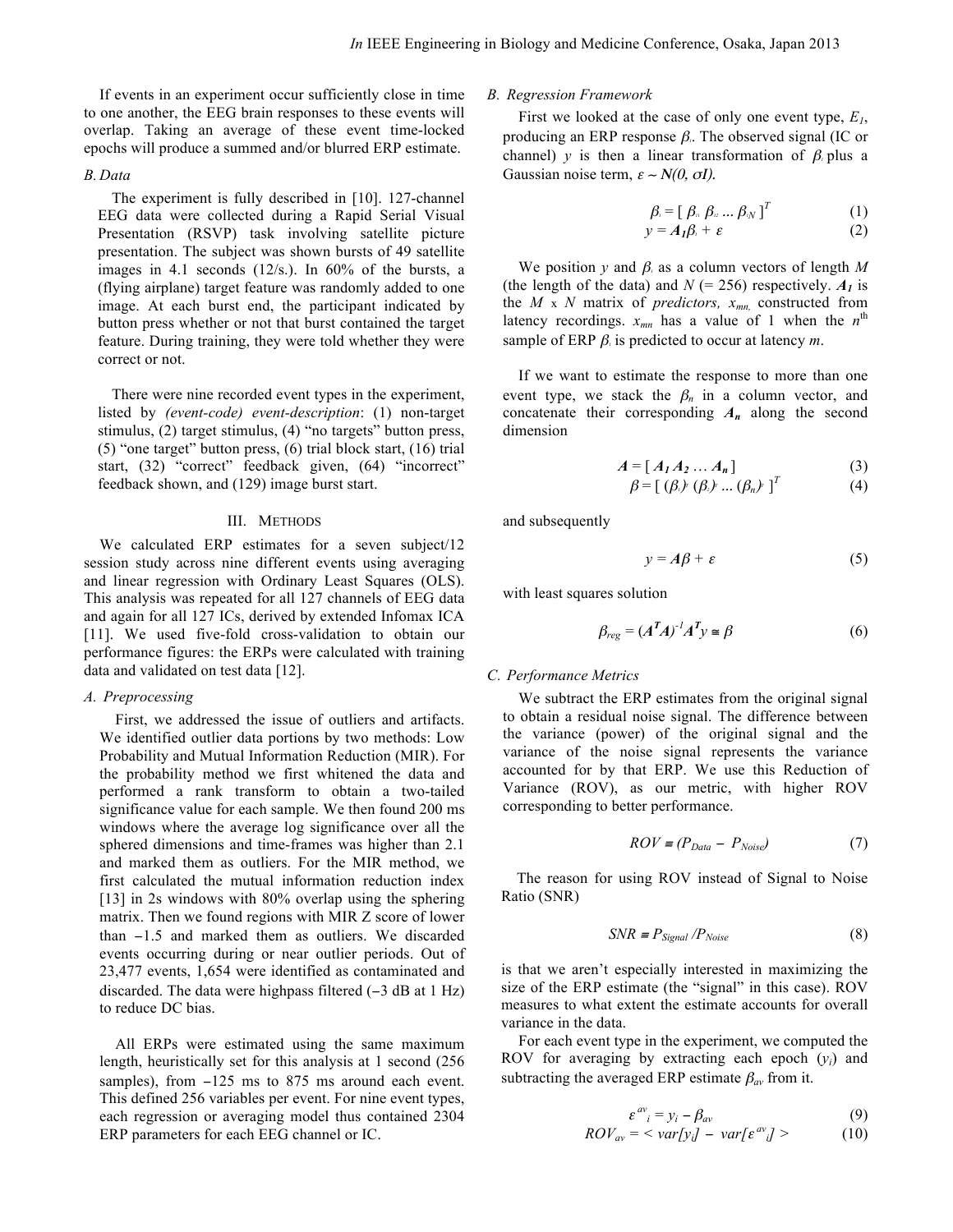where the mean is taken across all the events of that type. For regression, we computed a signal estimate

$$
y^{reg} = A\beta_{reg} \tag{11}
$$

then, extracted each epoch from the estimated signal (*y regi*) and the original signal  $(v_i)$ .

$$
\varepsilon^{reg}_i = y_i - y^{reg}_i \tag{12}
$$

$$
ROV_{reg} = \langle var[y_i] - var[\varepsilon^{reg_i}] \rangle \qquad (13)
$$

We use normalized estimates from (14) to identify which channels/ICs have the highest ROV percentage.

$$
ROV' = ROV/var[y_i] \tag{14}
$$

*ROV*<sup>'</sup> of the top 20 channels/ICs from each dataset are averaged to obtain the final estimates for each event type. For significance testing we applied a two-sample *t*-test (*p < 0.01*) to the cross-validation folds of all twelve datasets.

# IV. RESULTS

# *A. ERP Estimates (Figure 2)*

Due to the 83-ms stimulus onset asynchrony, simple average responses to non-target type 1 events had significant confound from overlapping responses. As shown in *Figure 2*, the averaged estimate does not reflect the ERP associated with a single non-target frame (*Figure 1* shows graphically how this occurs). In this case, regression recovered a plausible visual response to each non-target stimulus event. Event type 6 did not usually occur near any other experiment events. Here, as expected, regression and averaging gave similar results.

## *B. Performance as Measured by ROV (Figure 3)*

*Event type 1 (*Figure 3*, top panel) shows the most significant difference between the two methods for both ICs and channels. For the most frequent event type 1,*  regression has the advantage for both channel and IC measures. Compare the difference in the regression versus the average ERP (here, SSR) estimates in *Figure 2* (top panel). The averaging method clearly did not estimate the ERP for this event type. For the other event types, which

(1) non-target frame



Figure 2. Comparison of ERP estimates by averaging (*red*) and regression (*blue*) for five event types. ROV was statistically higher for regression in event type 1. stimates are for a lateral occipital IC.



Figure 3. Comparison between averaging and regression ROV for EEG channels and ICA components. The components and channels are sorted and plotted in normalized ROV form.